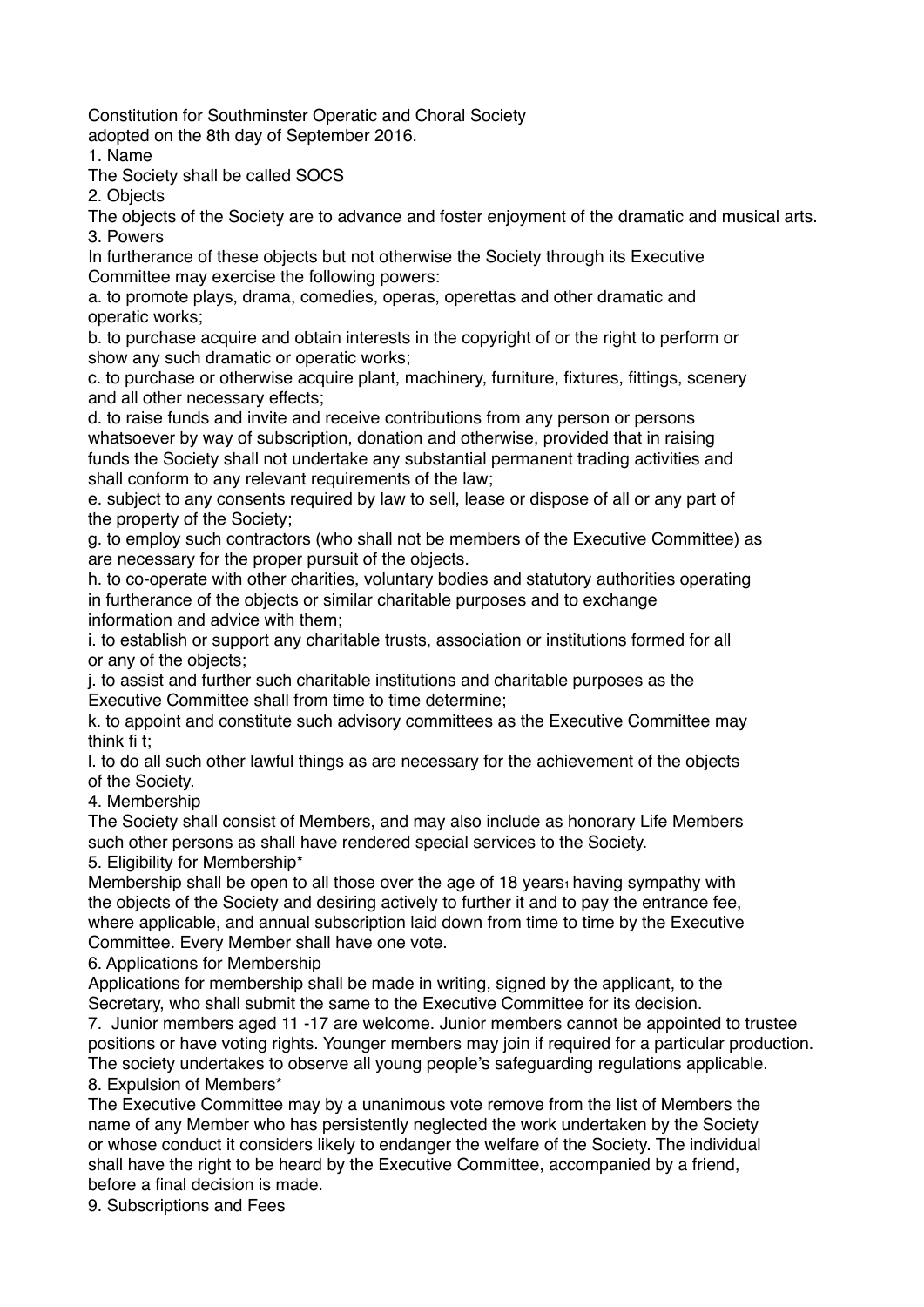The annual subscription to the Society and entrance fees, if applicable, shall be determined from time to time by the Executive Committee.

10. Payment of Entrance Fees and Subscriptions

Entrance fees, if applicable, and first annual subscriptions shall become due and be paid to the Treasurer on receipt of notice of election from the Secretary, and all subsequent annual subscriptions shall become due on AGM in each year and shall be paid to the Treasurer not later than 4 weeks after AGM.

11. Non-Payment of subscriptions

The Executive Committee shall have power by bare majority to suspend any member whose subscription remains unpaid after 31st December in any year from exercising all or any of the privileges of membership until his or her subscription is paid.

14. Honorary Life Members

Honorary Life Members may, on the nomination and recommendation of the Executive Committee only, be elected on such terms as the members of the Society at an Annual General Meeting may from time to time decide.

15. Executive Committee\*

a. The Society shall be managed by an Executive Committee elected at the Annual General Meeting consisting of the following Officers, namely: Chairman,Treasurer, Secretary and other Members as required.

b. A member of the Executive Committee shall cease to hold office if he or she: is disqualified from acting as a member of the Executive Committee by virtue of section 72 of the Charities Act 1993 (or any statutory re-enactment or modification of that provision)];

• becomes incapable by reason of mental disorder, illness or injury of managing and administering his or her own affairs;

• is absent without the permission of the Executive Committee from all their meetings held within a period of six months and the Executive Committee resolve that his or her office be vacated; or

• notifies to the Executive Committee a wish to resign (but only if at least three members of the Executive Committee will remain in office when the notice of resignation is to take effect).

c. The proceedings of the Executive Committee shall not be invalidated by any vacancy among their number or by any failure to appoint or any defect in the appointment or qualification of a member.

16. Executive Committee Members not to be personally interested

a. Subject to the provisions of sub-clause (b) of this clause no member of the Executive Committee shall acquire any interest in property belonging to the Society [otherwise than as a Trustee for the Charity] or receive remuneration or be interested (otherwise than as a Member of the Executive Committee) in any contract entered into by the Executive Committee.

16. Meetings of Executive Committee

a. The Executive Committee shall hold at least two ordinary meetings a year.

b. A special meeting may be called at any time by the Chairman or by any two members of the Executive Committee upon not less than 4 days' notice being given to the other members of the Executive Committee of the matters to be discussed.

c. The Chairman shall act as chairman at meetings of the Executive Committee. If the Chairman is absent from any meeting, the members of the Executive Committee shall choose one of their number to be chairman of the meeting before any other business is transacted.

d. There shall be a quorum when at least one third of the number of members of the Executive Committee for the time being or 3 of the Executive

Committee, whichever is greater, are present at a meeting.

e. Every matter shall be determined by a majority of votes of the members of the Executive Committee present and voting on the question but in the case of equality of votes the chairman of the meeting shall have a second or casting vote.

f. The Executive Committee shall keep minutes, in books kept for the purpose, of the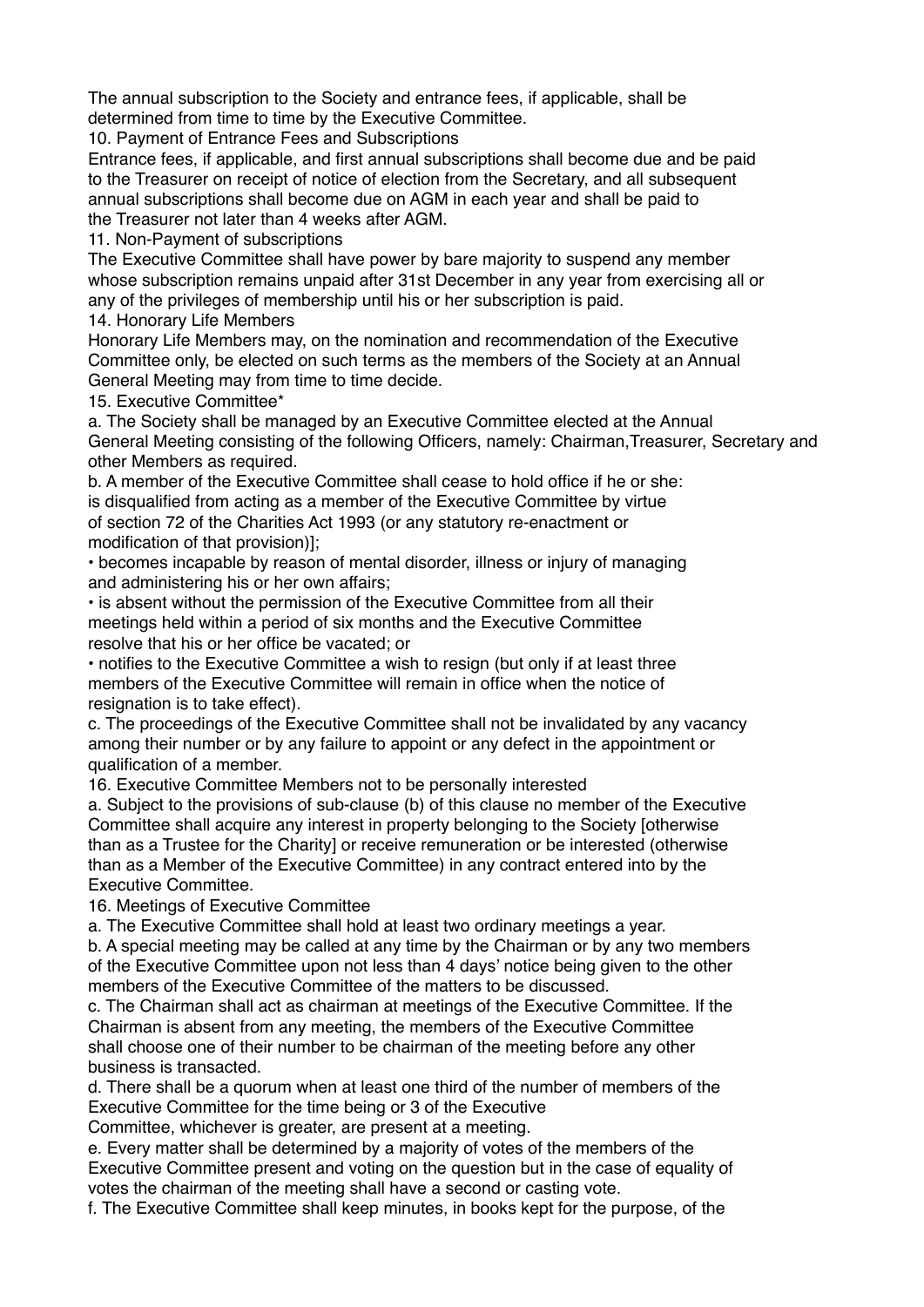proceedings of meeting of the Executive Committee and any sub-committee.

g. The Executive Committee may from time to time make and alter rules for the conduct of their business, the summoning and conduct of their meetings and the custody of documents. No rule may be made which is inconsistent with this constitution.

h. The Executive Committee may appoint one or more sub-committees consisting of three or more members of the Executive Committee for the purpose of making any inquiry or supervising or performing any function or duty which in the opinion of the Executive Committee would be more conveniently undertaken or carried out by a sub-committee: provided that all acts and proceedings of any such sub-committees shall be fully and promptly reported to the Executive Committee.

17. Executive Committee's Powers

The Executive Committee shall have power to decide any questions arising out of these Rules and all other matters connected with the Society (other than and except those which can be dealt with only by the Society in General Meeting) and make maintain and publish all necessary orders regulations and bye-laws in connection therewith. 18. Finance

a. The funds of the Society shall be applied solely in furthering the objects of the Society.

b. The funds of the Society, including all members' fees, donations, box office income and bequests, shall be paid into an account operated by the Executive Committee in the name of the Society at such bank as the Executive Committee shall from time to time decide. All cheques drawn on the account must be signed by at least two members of the Executive Committee.

c. No member of the Society shall receive payment directly or indirectly for services to the Society or for other than legitimate expenses incurred in its work.

d. No expenditure shall be incurred by any member of the Society without the authority in writing of the Treasurer and/or Secretary and all accounts shall be sanctioned by the Executive Committee.

19. Financial Year

The financial year of the Society shall commence on 1st August and an annual profit and loss account and balance sheet shall be prepared within two calendar months after July 31st `in each year.

20. Annual General Meeting

a. The Annual General Meeting of the Society shall be held in the month of September or as soon as practicable thereafter, when the Report of the Executive Committee and accounts for the past year, duly audited, shall be presented and all general business transacted. Also the Officers, other members of Executive Committee and an Auditor, should be elected for the ensuing year, together with any the honorary Life Members.

b. Every Annual General Meeting shall be called by the Executive Committee. The Secretary shall give at least 21 days' notice of the Annual General Meeting to all members of the Society. All the members of the Society shall be entitled to attend and vote at the meeting.

c. Before any other business is transacted at the first Annual General Meeting the persons present shall appoint a chairman of the meeting. The chairman shall be the chairman of subsequent Annual General Meetings, but if he or she is not present, the persons present shall appoint a chairman of the meeting

d. The Executive Committee shall present to each Annual General Meeting the report and accounts of the Society for the preceding year.

e. Nominations for election to the Executive Committee must be made by members of the Society in writing and must be in the hands of the Secretary at least 2 days before the Annual General Meeting. Should nominations exceed vacancies, election shall be by ballot.

21. Retirement of Officers and Executive Committee

The Executive Committee (including the Officers) and the Auditor shall retire annually but shall be eligible for re-election. The names of candidates for these positions can be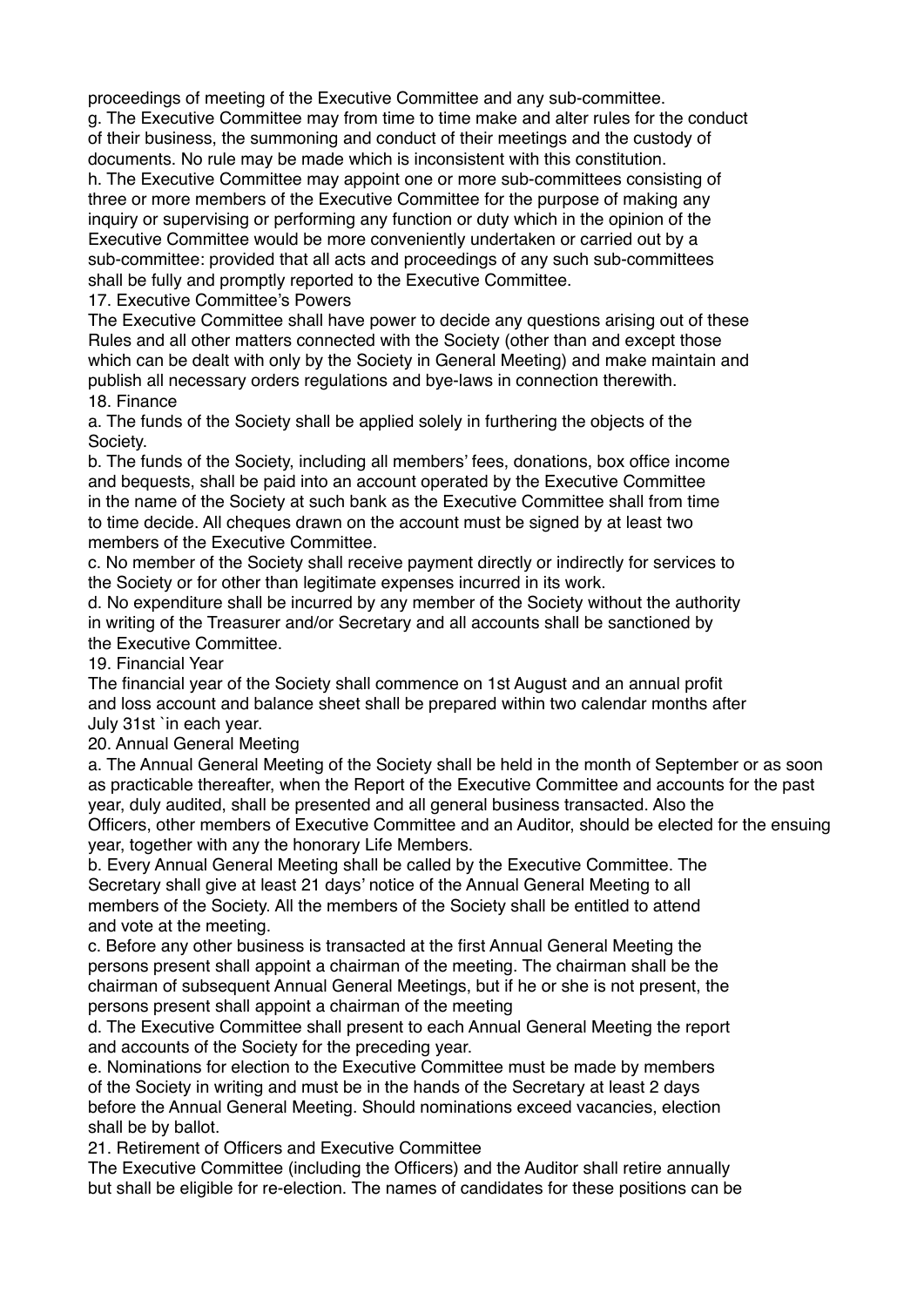sent to the Secretary in writing at least 2 days before the Annual General Meeting or can be proposed and seconded from the floor of the AGM and if more names are proposed than the number required to fill the vacancies and sufficient are not withdrawn at or before such Meeting, the election shall be by ballot. If all the before-mentioned positions shall not be filled at such Meeting or any casual vacancy shall thereafter occur the same shall be filled by the remaining members of the Executive

Committee.

22. Special General Meetings

A Special General Meeting of the Society may be called at any time at the discretion of the Executive Committee and shall be called within 21 days after the receipt by the Secretary of a requisition in writing to that effect signed by at least 6 Members. Every such requisition shall specify the business for which the Meeting is to be

convened and no other business shall be transacted at such Meeting.

23. Procedure at General Meetings

The Secretary or other person specially appointed by the Executive Committee shall keep a full record of proceedings at every General Meeting of the Society.

24. Quorum at General Meetings

No business other than the formal adjournment of the Meeting shall be transacted at any General Meeting unless a quorum be present and such quorum shall consist of not less than 10 persons present and entitled to vote.

25. Resolution at General Meeting

Unless otherwise provided by these Rules all resolutions brought forward at a General Meeting shall be decided by a bare majority of the votes properly recorded at such Meeting and in the case of an equality of votes the Chairman shall have a second or casting vote.

26. Notice of General Meeting

A printed notice of every General Meeting accompanied in the case of the Annual General Meeting by the Statement of Accounts for the past year shall be sent to each member at least 14 days prior to the day fixed for such Meeting.

27. Production Money

All monies due from Members in connection with the production and performance of any work shall be accounted for, and paid to the Treasurer, within 21 days after the conclusion of the final performance.

28. Production Account

Within two calendar months after the final performance of any work produced by the Society, the Executive Committee shall prepare or cause to be prepared a full statement of the receipts and expenses of each production and the same shall be open for the inspection of Members at such time and place as the Executive Committee shall decide. 29. Recovery of Money due to Society

All monies due and owing to the Society, including the Entrance Fees and Subscriptions of Members, shall be recoverable at law in the name of the Secretary.

30. Dissolution of Society

If the Executive Committee decides that it is necessary or advisable to dissolve the Society it shall call a meeting of all members of the Society, of which not less than 21 days' notice (stating the terms of the resolution to be proposed) shall be given. If the proposal is confirmed by a two-thirds majority of those present and voting the Executive Committee shall have power to realise any assets held by or on behalf of the Society. Any assets remaining after the satisfaction of any proper debts and liabilities shall be given or transferred to such other charitable institution or institutions having objects similar to the Society as the members of the Society may determine or failing that shall be applied for some other charitable purpose.

31. Alteration to Rules

a. No alteration of these Rules shall be made except at a General Meeting nor unless 21 days prior to such a meeting a written notice of the proposed alteration or of one substantially to the like effect shall have been given to the Secretary, who shall give 14 days notice thereof to the members and the resolution embodying such proposed